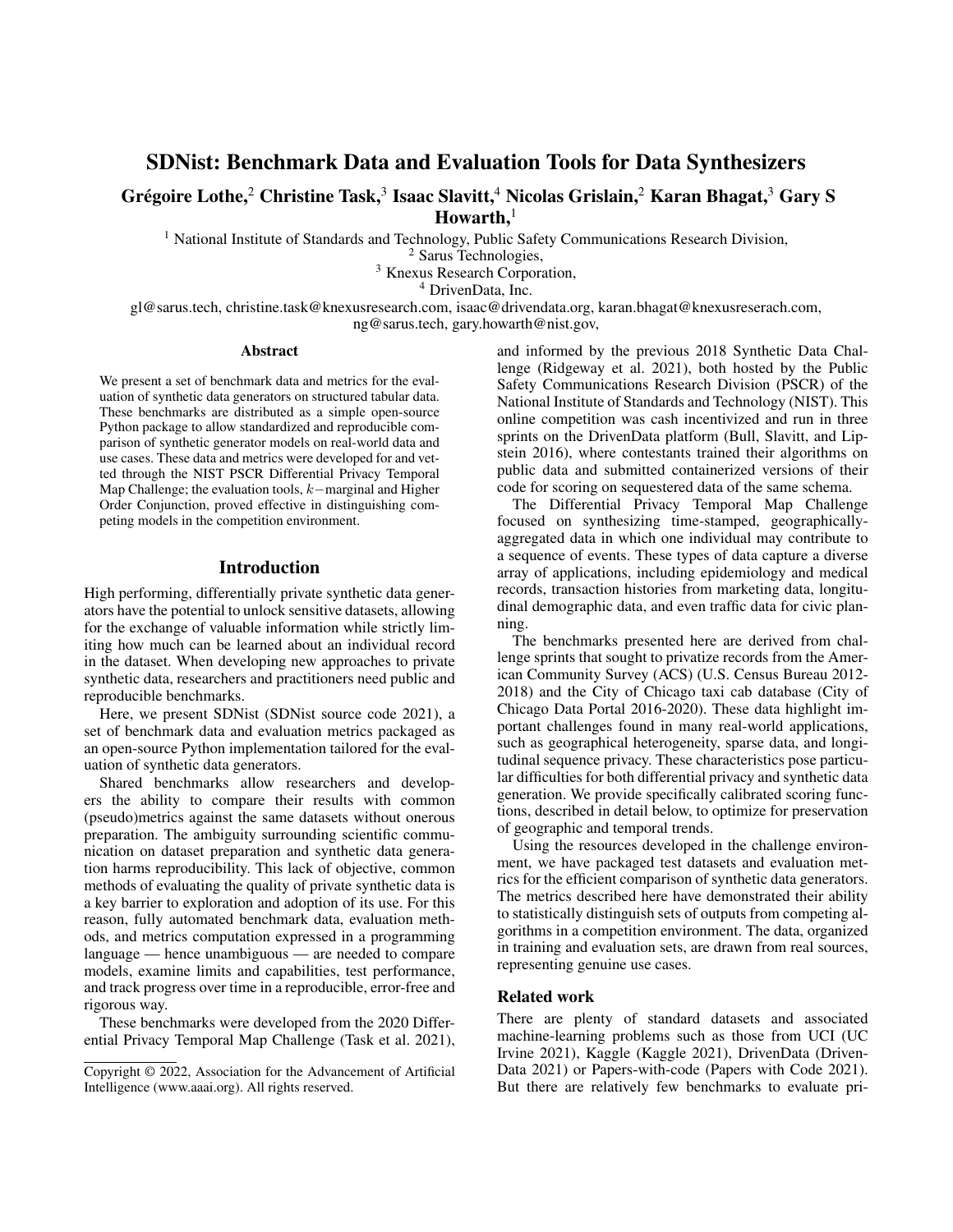vate synthetic data generators. A recent initiative, SDGym (SDGym 2021; Xu et al. 2020), brings standard problems, an evaluation methodology for synthetic data and many generators to compare to (The Synthetic Data Vault 2021; Patki 2016). Unfortunately, SDGym does not consider differential privacy in its evaluation, it is missing the *privacy-loss*  $(\epsilon)$ dimension in its output benchmarks and also some sort of empirical testing of privacy guarantees, such as those developed in (Jayaraman and Evans 2019; Wilson et al. 2019).

## Background

### Differential privacy

Differential privacy is a theoretical framework to measure and bound the privacy loss occurring when one publishes an analysis on a private dataset (Dwork and Roth 2013). It provides a strong protection by requiring that the revealed information does not allow users to infer the presence of an individual in the dataset.

We now move on to more formal definitions. Consider a dataset, D, which is comprised of columns corresponding to features and rows corresponding to observations about individuals. Each individual can have several observations. We say that two datasets  $D$  and  $D'$  are neighbors if they differ by omission of one individual. The output  $\mathcal{M}(D)$  of a randomized mechanism  $\mathcal M$  is  $(\epsilon, \delta)$ -differentially private if for all pairs of neighboring datasets and all sets  $S$  of possible outputs, we have

$$
\mathbb{P}(\mathcal{M}(D) \in S) \le \exp(\epsilon)\mathbb{P}(\mathcal{M}(D') \in S) + \delta
$$

 $\epsilon$  is usually referred to as the *privacy-loss budget*, and  $\delta$ , a parameter that relaxes absolute privacy guarantees. A smaller  $\epsilon$  yields stronger protections and privacy guarantees. Typical values of  $\delta$  are  $\delta \leq 1/n^2$  where n is the number of individuals in the dataset.

Synthetic data A useful property of the differential privacy framework is the *post-processing* property. It states that any post-treatment of the output of a mechanism does not incur any further privacy loss. This hints towards a generic and streamlined method of privacy-preserving analysis. Indeed, if a private dataset can be replaced by a synthetic version generated under differential privacy constraints, the postprocessing property guarantees that there are no treatments we can apply to the synthetic dataset that recover meaningful information about actual individuals.

The challenge then becomes to synthesize a dataset that is *close enough* to the private one so that the results of the subsequent analyses are meaningful, while ensuring a differential privacy constraint. In recent years, this problem has received considerable attention in the scientific literature (Zhang et al. 2014; Abay et al. 2018; Ge et al. 2021; Yoon, Jordon, and van der Schaar 2019). A key issue is how to evaluate such closeness: for discrete distributions, there exist several metrics which do not require an estimate of the underlying density, such as the *Wasserstein metric* (Peyre and ´ Cuturi 2020) or the *Maximum Mean Discrepancy* (Gretton et al. 2012). However, due to the underlying dimension and size of real-life datasets, we focus on simpler approaches to quantify the utility of the synthetic data.

Table 1: Dataset transformation example for longitudinal data



### k−marginal score

In this section we describe a method, k−marginal, to quantify the utility of the synthetically generated data. This concept has also been called Mean Absolute Density Difference (Raab, Nowok, and Dibben 2021).

Ideally, any statistical analysis query performed on the real or the synthetic dataset should yield the same results. However, when dealing with statistical datasets with many features, analysts typically only select a few features that they consider as relevant for their tasks and study correlations among them. For instance, on census data, an analyst could be interested in answering *"how has the level of education impacted the annual income in Ohio since 2010?"*

Even though the number of features  $d$  of the original dataset can be quite large, only  $k = 2$  or  $k = 3$  features are usually considered at once, so that for most applications, two datasets can be considered close if all k−way marginals are close in some norm. This greatly reduces problem size.

Furthermore, for categorical datasets, a simple metric to compare  $k$  – way marginals is the total variation norm, which can be computed efficiently on low-dimensional histograms. To alleviate the burden of computing d *choose* k distributions when the dataset contains a large number of features, we randomly select a set of permutations of  $k$  features and take the average total variation norm over the corresponding  $k$ −way marginals. We notice that taking a reasonable subset of all possible permutations still yields stable results.

Extension to individual longitudinal data Most real-life datasets include repeated measurements about their individuals. When several rows of the dataset might refer to a single individual, the k−marginal metric introduced in the previous section does not directly capture how the behavior of each individual differs in both datasets.

It turns out that there is often a reorganization of datasets that allows the k−marginal scoring to take the temporal dependency into account. For instance, if the measurements are evenly spaced out, one can "unstack" the rows of an individual into new features. Using  $m$  to denote the number of occurrences of each individual, the number of rows is divided by at most  $m$  while the number of features is itself multiplied by  $m$ . An example of such transformation is given in table 1. Note that such transformation does not need to be explicitly constructed in memory: the computations can be performed directly on the original data. This is effectively equivalent to computing a  $k$ −marginal score on the combinations of *(feature, measurement index)* instead of *(feature)*.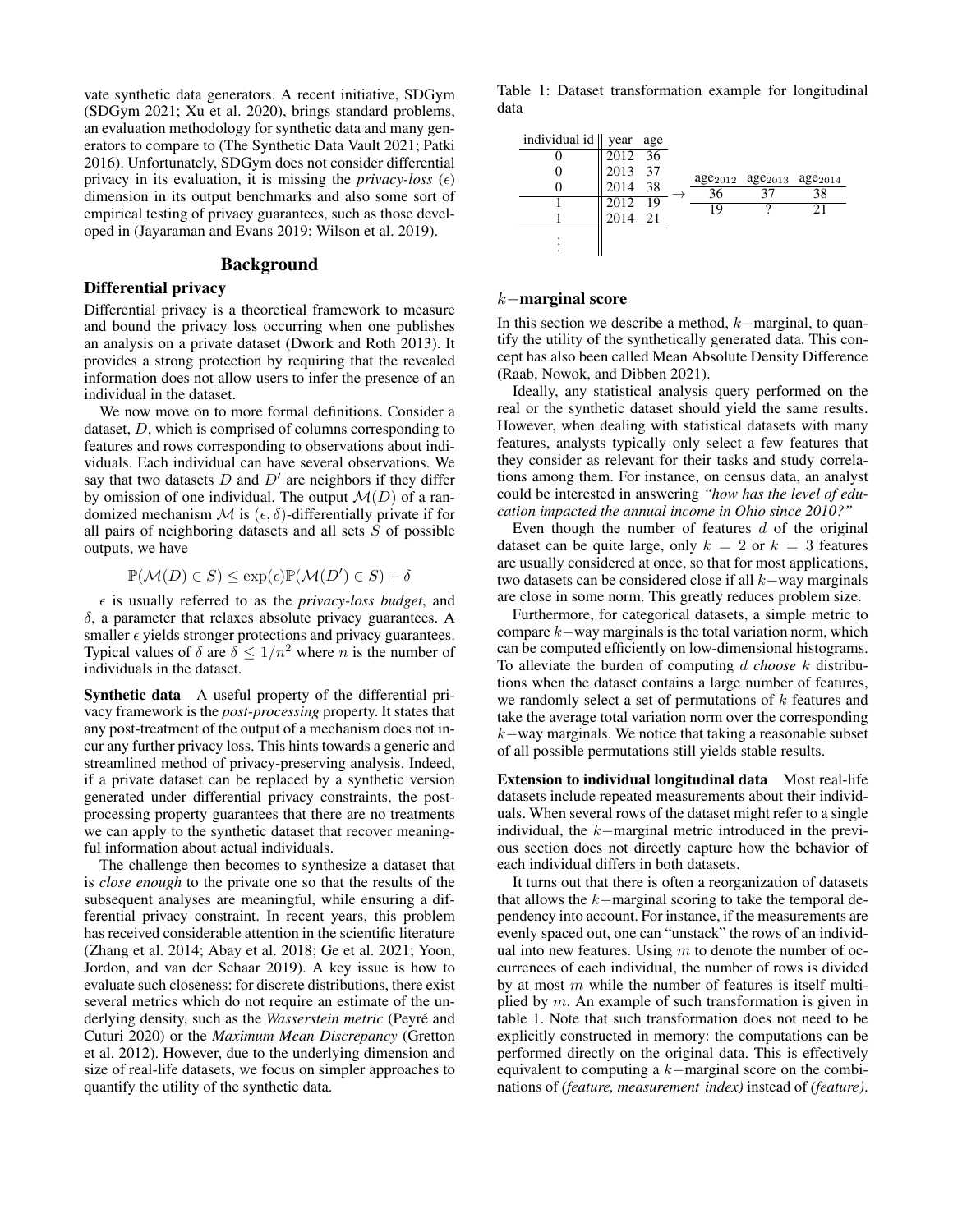## Higher Order Conjunction (HOC)

Like k−marginal, the Higher Order Conjunction (HOC) metric was developed for the 2018 NIST Differential Privacy Synthetic Data Challenge (Ridgeway et al. 2021). The HOC metric measures distributional similarity relative to all information associated with a given individual. Like the k−marginal metric, it is a randomized heuristic that is computed for many iterations. A single iteration of the HOC metric begins by sampling one target individual from the ground truth data and generating a randomized similarity constraint; for each feature *i*, it samples a similarity range  $(i - k_i, i + k_i)$ . If another individual falls within this range  $\forall i$ , they are considered to be similar to the target individual. The metric then computes the percentage of individuals that are similar to the target individual in both the ground truth and synthetic data, and outputs the absolute difference as the score of this iteration. The final score is averaged across all iterations.

# Benchmark Problems

SDNist contains two benchmark problems for use in researching and developing synthetic data generators, one drawn from Chicago taxi trips, and the other from the American Community Survey. These problems and their associated data share several key properties which are helpful for the development of synthetic data generators:

Longitudinal data Each problem consists of varying length sequences of individual records; the maximum records per individual is given as an input parameter. An individual ID feature is used to join the records associated with a single individual. To evaluate performance on nonlongitudinal data (i.e., providing privacy at the single record level), the individual ID feature may be ignored.

Use of public data To allow for algorithm development, we assume a common real-world scenario: that the data owners are transitioning from releasing a simply anonymized data product to releasing privacy-preserving synthetic data, and thus there exist public data that can be used for algorithm evaluation and tuning, without loss of privacy. Each benchmark problem has public development data for use in algorithm training and parameter tuning, and at least two private data sets to be used for final scoring. The final scoring data shares the same schema as the development data, but has significantly different distributions to discourage overfitting the public data.

**Choice of**  $(\epsilon, \delta)$  For general use the benchmark problems may be run at any value of epsilon or delta. To compare performance against the challenge leaderboard, solutions should be scored three times with  $\epsilon \in \{0.1, 1, 10\}$  for the ACS problem,  $\epsilon \in \{1, 2, 10\}$  for the Taxi problem, and with negligible  $\delta = 1/n^2$ . These values were selected to encompass both smaller epsilon values that are often used in research, and larger values used in real-world practice.

### Data Characteristics

American Community Survey (ACS) The ACS data schema has 35 features, a maximum number of 7 records per

individual, covers 7 years as time segments, and contains up to 181 geographic regions per data set.

Processing: The source data contains only one record per individual; to artificially create longitudinal data, records from different years were joined to form simulated individuals with 4-7 annual records. Traits such as age, sex, race, education, and citizenship were used as hard constraints in the matching (for example, ensuring age and education incremented appropriately between years, and citizenship wasn't lost), and the algorithm prioritized matches with similar incomes and geographic locations. These simulated individuals capture the general income and population trends of their geographies, and provide a very realistic challenge in terms of higher sensitivity marginal queries. However, they may not reflect fine-grained individual behavior, which is better addressed in the Taxi problem.

Characteristics: The ACS data is designed to highlight common properties of real-world survey data that are key to effective synthetic data generation. Map segments range from dense and homogeneous to sparse and diverse, and scoring prioritizes good performance across all conditions. Demographic and economic shifts in the data are very clear over the 7 year time-span, which covers a period of significant urban changes in the United States. Within the data schema itself, there are hard constraints and tight correlations across time segments and between select features, which can be leveraged to reduce the data space or used in post-processing to significantly improve performance.

Chicago Taxi Data The Chicago Taxi data schema has 13 features, a maximum number of 200 records per individual, 21 shifts as time segments, and contains 78 geographic regions per data set.

Processing: The original source data contains a complete year of data for each taxi driver, resulting in more than 5,000 trip records for most individuals. To reduce difficulty, every ground truth individual was split into 52 simulated individuals, each containing one continuous week of data (and at most 200 trips). Because each simulated individual is drawn directly from a real driver's data, this problem is designed for evaluating models that preserve fine-grained distributions of individual behaviors.

Characteristics: The large number of records per individual, large proportion of sparse map segments, and the requirement to maintain correlations between map segments increase the problem difficulty for differentially private algorithms. However, typical of real-world geographic data, public information such as the distance between neighborhoods can be leveraged to reduce the problem complexity. This problem requires generating a realistic distribution of individual taxi drivers, as well as a realistic distribution of trips. The data sets are large and relatively rich. Major holidays, universities, airports and major industries, the impact of historical red-lining, drivers' preferred shifts and home regions, rising competition from ride-share apps, and the impact of the Covid-19 pandemic are all visible in the data.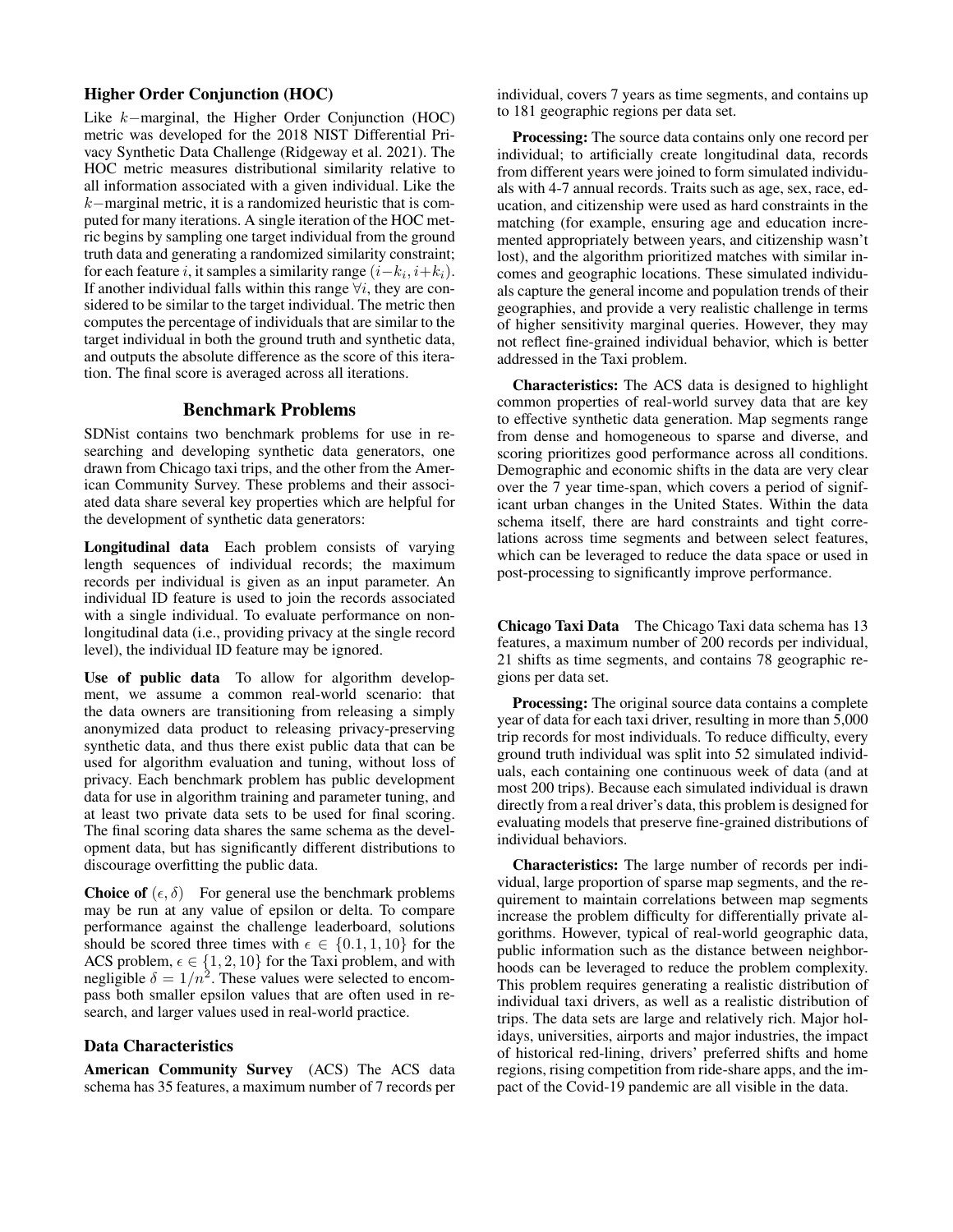## Scoring

In this section, we describe the different scoring methods used during each sprint. In each case, the score is computed at least four times and averaged to smooth out the intrinsic randomness of the generation algorithms.

ACS The score computed during this sprint is a variant of the k−marginal score introduced in the previous section. Instead of computing the k−marginal score over the whole dataset, the score is computed over each pair of *(PUMA, year)*. This strategy is aimed at enforcing representation across geographies.

For future endeavours, we propose to rely on the k−marginal extension introduced early in this work, i.e., we propose to compute the k−marginal score on combinations of features at given years (similar to table 1), instead of features. This improvement is more responsive to individual behaviors.

Chicago Taxi Data The score of this sprint is the average between a variant, described below, of the k−marginal and the Higher-Order Conjunction (HOC) scores. Again,the k−marginal evaluates the distributional similarity by sets of columns. Whereas, the HOC evaluates similarity across linked records, thus considering the fidelity of behavior of an individual taxis

We also propose to further extend the k−marginal score to measure individual consistencies, as described above in the extension of k-marginal to individual longitudinal data.

### Challenge and baseline results

The results of the challenge are presented in table 2. Each score is averaged over 4 runs and remapped from 0 (worse) to 1000 (best). The  $\pm$  sign indicates standard deviation. For comparison, the score of subsampled datasets is presented in table 3. Note that subsampling a dataset does not provide any  $(\epsilon, \delta)$  differential privacy guarantee for  $\epsilon < \infty$ . At the time of writing this article, several contestants have open-sourced their submission or provided insights about their techniques in scientific papers (McKenna, Miklau, and Sheldon 2021; Li, Zhang, and Wang 2021).

### Benchmark wide release

The benchmark, including the datasets and the scoring functions of each challenge, is readily available for all users as a Python package (sdnist python package 2021). The library allows differential privacy researchers to evaluate the quality of their synthetic data against real-life datasets and compare their results against the top-ranking teams of the challenge. The package focuses on emphasizing the reproducibility of each algorithm while progressively incorporating new metrics that better capture the subtleties of each dataset and push the domain of synthetic data generation further.

### Roadmap

Although sdnist proposes some standard problems and some standard synthetic data generators inspired from the past NIST challenges available as an easy-to-use Python package, many improvements are to be developed. We plan

#### Table 2: Challenge results

(a) ACS dataset, k−marginal score

|                                                                                                                                | $\epsilon=0.1$ |     | $\epsilon=1$ |     | $\epsilon = 10$ |       |
|--------------------------------------------------------------------------------------------------------------------------------|----------------|-----|--------------|-----|-----------------|-------|
| Dataset                                                                                                                        | (1)            | (2) | (1)          | (2) | (1)             | (2)   |
| N - CRiPT   781±2 807±2   851 865±1 893                                                                                        |                |     |              |     |                 | - 901 |
|                                                                                                                                |                |     |              |     |                 |       |
|                                                                                                                                |                |     |              |     |                 |       |
| Duke Privacy 796±1 816±3 832 852 881 890<br>Minutemen 822±1 788±1 825±1 834 873 881<br>DPSyn 805±3 822±1 818±1 844±1 822 848±1 |                |     |              |     |                 |       |
| Jim King $\  782 \pm 2 \ 803 \pm 2 \ 790$ 814                                                                                  |                |     |              |     | 840             | - 846 |

(b) Taxi dataset, k−marginal score

|                                                              | $\epsilon=1$ |                                                                                                                                                                                                           | $\epsilon = 10$ |  |  |
|--------------------------------------------------------------|--------------|-----------------------------------------------------------------------------------------------------------------------------------------------------------------------------------------------------------|-----------------|--|--|
| Dataset                                                      |              | 2016 2020                                                                                                                                                                                                 | 2016 2020       |  |  |
| Minutemen                                                    |              | $\begin{array}{ l l l l } \hline 464 \pm 3 & 455 \pm 15 & 556 \pm 5 & 491 \pm 3 \\ 340 \pm 7 & 437 \pm 18 & 456 \pm 2 & 700 \pm 2 \\ 344 \pm 1 & 433 \pm 3 & 416 \pm 1 & 464 \pm 2 \\ \hline \end{array}$ |                 |  |  |
| N - CRiPT                                                    |              |                                                                                                                                                                                                           |                 |  |  |
| DPSyn                                                        |              |                                                                                                                                                                                                           |                 |  |  |
| GooseDP-PSA $\ 251\pm 2$ 382 $\pm 1$ 251 $\pm 1$ 382 $\pm 1$ |              |                                                                                                                                                                                                           |                 |  |  |

(c) Taxi dataset, HOC score

|             | $\epsilon=1$ |             | $\epsilon = 10$ |            |
|-------------|--------------|-------------|-----------------|------------|
| Dataset     | 2016         | 2020        | 2016            | 2020       |
| DPSyn       | 922          | 942         | 917             | $945 + 1$  |
| N-CRiPT     | 924          | $872 + 1$   | 924             | 880        |
| DP Duke     | $857 + 22$   | $982 + 7$   | $900 + 27$      | $898 + 15$ |
| Minutemen   | 931          | 918         | 929             | 817        |
| Jim King    | 828          | $845 \pm 1$ | 839             | $885 + 2$  |
| GooseDP-PSA | 865          | 827         | 864             | 827        |

*On each table and for each value of ∈, the left and right column indicate the score on the public and the private leaderboard respectively. (1)=NY-PA, (2)=GA-NC-SC*

Table 3: Subsampling baseline, k−marginal score

|          |             | Census      | Taxi      |       |  |
|----------|-------------|-------------|-----------|-------|--|
| Fraction | (1)         | (2)         | 2016      | 2020  |  |
| $1\%$    | $572 \pm 1$ | $590 \pm 1$ | $547 + 1$ | 472+1 |  |
| 10%      | 831         | 839         | 721       | 703   |  |
| 50%      | 940         | 944         | 889       | 887   |  |

to add more problems, more standard models to compare to, and new metrics to evaluate synthetic data quality. Furthermore, the package will eventually propose empirical differential privacy evaluation such as those proposed by (Jayaraman and Evans 2019; Wilson et al. 2019).

### References

Abay, N.; Zhou, Y.; Kantarcioglu, M.; Thuraisingham, B.; and Sweeney, L. 2018. Privacy Preserving Synthetic Data Release Using Deep Learning. 510–526. ISBN 978-981- 13-6048-0.

Bull, P.; Slavitt, I.; and Lipstein, G. 2016. Harnessing the Power of the Crowd to Increase Capacity for Data Science in the Social Sector. *CoRR*, abs/1606.07781.

City of Chicago Data Portal. 2016-2020. Taxi Trips.

DrivenData. 2021. https://www.drivendata.org/.

Dwork, C.; and Roth, A. 2013. The Algorithmic Founda-